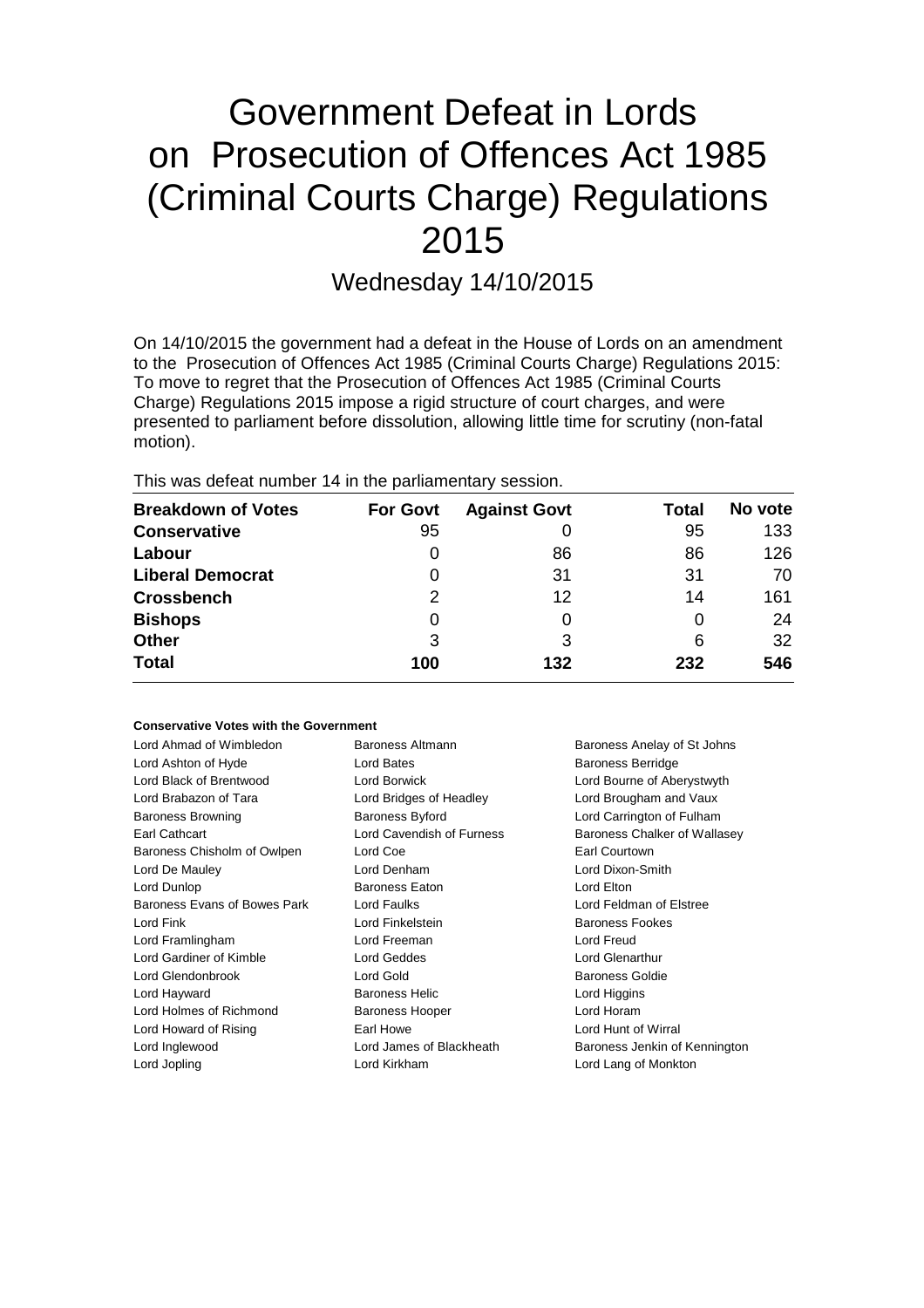Baroness Morris of Bolton Lord Moynihan Baroness Neville-Jones Baroness Neville-Rolfe Baroness Newlove Baroness O'Cathain Lord O'Neill of Gatley Baroness Perry of Southwark Lord Prior of Brampton Lord Ribeiro **Lord Risby** Lord Risby Lord Rotherwick<br>
Baroness Seccombe **Lord Selsic Lord Selsic Lord Selsion**<br>
Lord Selsion Baroness Seccombe Lord Selkirk of Douglas Baroness Sharples **Lord Sherbourne of Didsbury** Baroness Shields Earl Shrewsbury **Example 20** Lord Spicer **Baroness Stedman-Scott** Baroness Stedman-Scott Baroness Stowell of Beeston Lord Strathclyde Lord Taylor of Holbeach Viscount Trenchard Lord True Viscount Ullswater Lord Wasserman **Lord Whitby Baroness Williams of Trafford Lord Whitby Baroness Williams of Trafford** Lord Young of Cookham Viscount Younger of Leckie

Lord Mawhinney **Lord McColl of Dulwich** 

Lord Lingfield Lord Lyell Lord MacGregor of Pulham Market

## **Conservative Votes against the Government**

### **Labour Votes with the Government**

#### **Labour Votes against the Government**

Baroness Adams of Craigielea Baroness Andrews Baroness Armstrong of Hill Top Lord Bach Lord Bassam of Brighton Lord Berkeley Lord Brookman Lord Campbell-Savours Lord Cashman Lord Clark of Windermere Lord Collins of Highbury Baroness Corston Baroness Crawley **Lord Davies of Oldham** Baroness Donaghy Baroness Drake Lord Dubs Lord Elder Lord Falconer of Thoroton Baroness Farrington of Ribbleton Lord Foster of Bishop Auckland Lord Foulkes of Cumnock Baroness Gale Lord Giddens Baroness Golding Baroness Gould of Potternewton Lord Grantchester Lord Grocott Viscount Hanworth Lord Harris of Haringey Baroness Hayter of Kentish Town Baroness Healy of Primrose Hill Baroness Henig Baroness Hollis of Heigham Lord Howarth of Newport Lord Hoyle Lord Hughes of Woodside Baroness Jay of Paddington Lord Jones Baroness Jones of Whitchurch Lord Jordan Lord Judd Baroness Kennedy of Cradley Lord Kennedy of Southwark Baroness Kinnock of Holyhead Lord Kinnock **Lord Kirkhill** Baroness Lawrence of Clarendon Lord Lipsey Lord Lympne Lord MacKenzie of Culkein Baroness Mallalieu Baroness Massey of Darwen Lord Maxton Lord McAvoy Baroness McDonagh Lord McFall of Alcluith Baroness McIntosh of Hudnall Lord Mendelsohn Lord Morgan Baroness Nye **Lord Patel of Bradford** Baroness Pitkeathley Lord Ponsonby of Shulbrede Lord Prescott Corresponding Baroness Quin Baroness Ramsay of Cartvale Lord Reid of Cardowan Lord Richard Lord Rooker Lord Rosser Lord Rowlands Baroness Royall of Blaisdon Baroness Sherlock Baroness Smith of Basildon Lord Soley Lord Stone of Blackheath Baroness Taylor of Bolton Baroness Thornton Lord Tomlinson Lord Touhig Lord Tunnicliffe **Lord Watson of Invergowrie** Baroness Wheeler Baroness Whitaker **Lord Winston** 

## **Liberal Democrat Votes with the Government**

| Liberal Democrat Votes against the Government |                   |
|-----------------------------------------------|-------------------|
| Baroness Bakewell of Hardington<br>Mandeville | Lord Carlile      |
| Lord Dholakia                                 | <b>Baroness G</b> |
| <b>Baroness Humphreys</b>                     | Lord Hussai       |

Lord Carlile of Berriew Lord Cotter

**Baroness Grender Communist Baroness Harris of Richmond** Lord Hussain **Example 20** Lord Kirkwood of Kirkhope